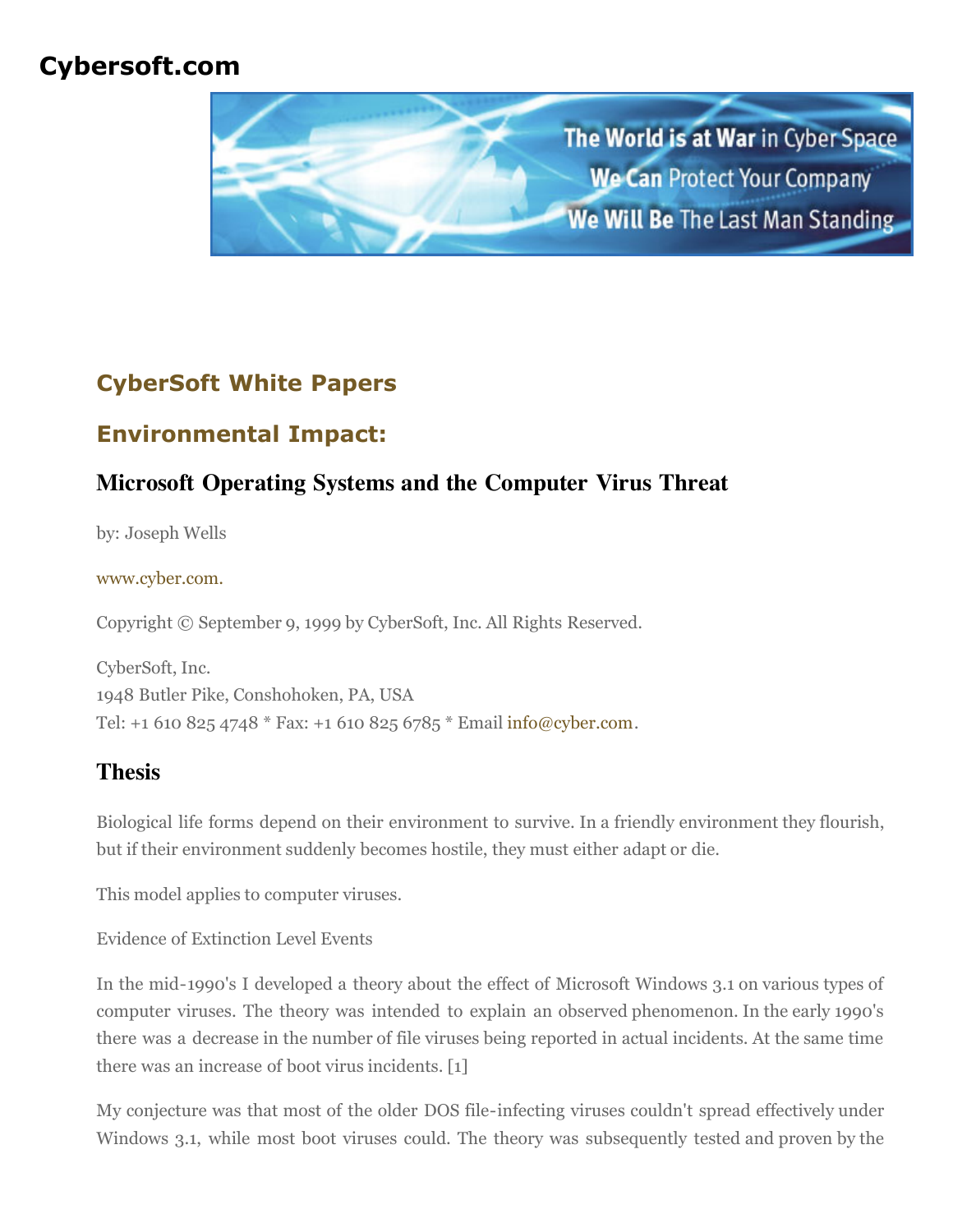antivirus research group at IBM's Thomas J Watson research center. [2] Others also adopted it. [3]

This paper is intended to explain to users how change in the computing environmen-specifically change introduced by versions of Microsoft Windows-has had a direct impact on the nature of the virus threat.

Much of the information given here is based on historical data from the WildList. [4]

The Paleozoic Era of Computer Viruses-DOS

When I analyzed my first virus in 1989, the primary virus threat involved memory-resident DOS viruses that infect program files (file viruses). DOS is file-infector-friendly. Back then, Jerusalem.1808 was the most common virus. Another, secondary class of viruses was the class of viruses that infect boot sectors (boot viruses). These were around, but they required users to accidentally boot from an infected floppy. File viruses were spreading faster. [5]

The first boot virus to become well known (actually well hyped) was Michelangelo in early 1992. During that same period, researchers were seeing a change in which class of viruses was more common. They were seeing more boot virus reports and fewer file-virus reports. Looking back, the reason was a change in environment.

The Mesozoic Era of Computer Viruses-Windows 3.1

The Jerusalem virus crashes Windows. Moreover, it infects Windows executables incorrectlyoverwriting the start of the Windows portion of the file. [6] File viruses needed to be run from the DOS command line, but people were now running Windows programs.

Boot viruses, however, infect on system startup, before any operating system is running. When you accidentally boot from an infected floppy, the virus infects either your master boot record (MBR) or your DOS boot sector. Booting from an infected MBR or DOS boot sector puts the virus in memory. Once in memory, the virus infects floppies when they're accessed. Boot viruses infect via the system BIOS.

When do you accidentally boot from a floppy? Usually when there's a data diskette in the A: drive, your system hangs for some reason, and you hit [Ctrl] [Alt] [Del] or the switch. Talk about a bootvirus-friendly environment. In this new environment where file viruses began dying, boot viruses had everything going for them.

Several boot viruses infect well under Windows 3.1. Most notable of these are FORM, AntiEXE, and Monkey.B. Before the first macro virus appeared, these were the most prevalent viruses. Monkey.B has especially made life difficult for users and MIS people. This is because the conventional wisdom in dealing with viruses involves booting the infected system from an uninfected DOS disk and scanning the hard drive, but Monkey.B causes the infected hard drive to be invalid and invisible to DOS. It is extremely difficult to remove without an antivirus product.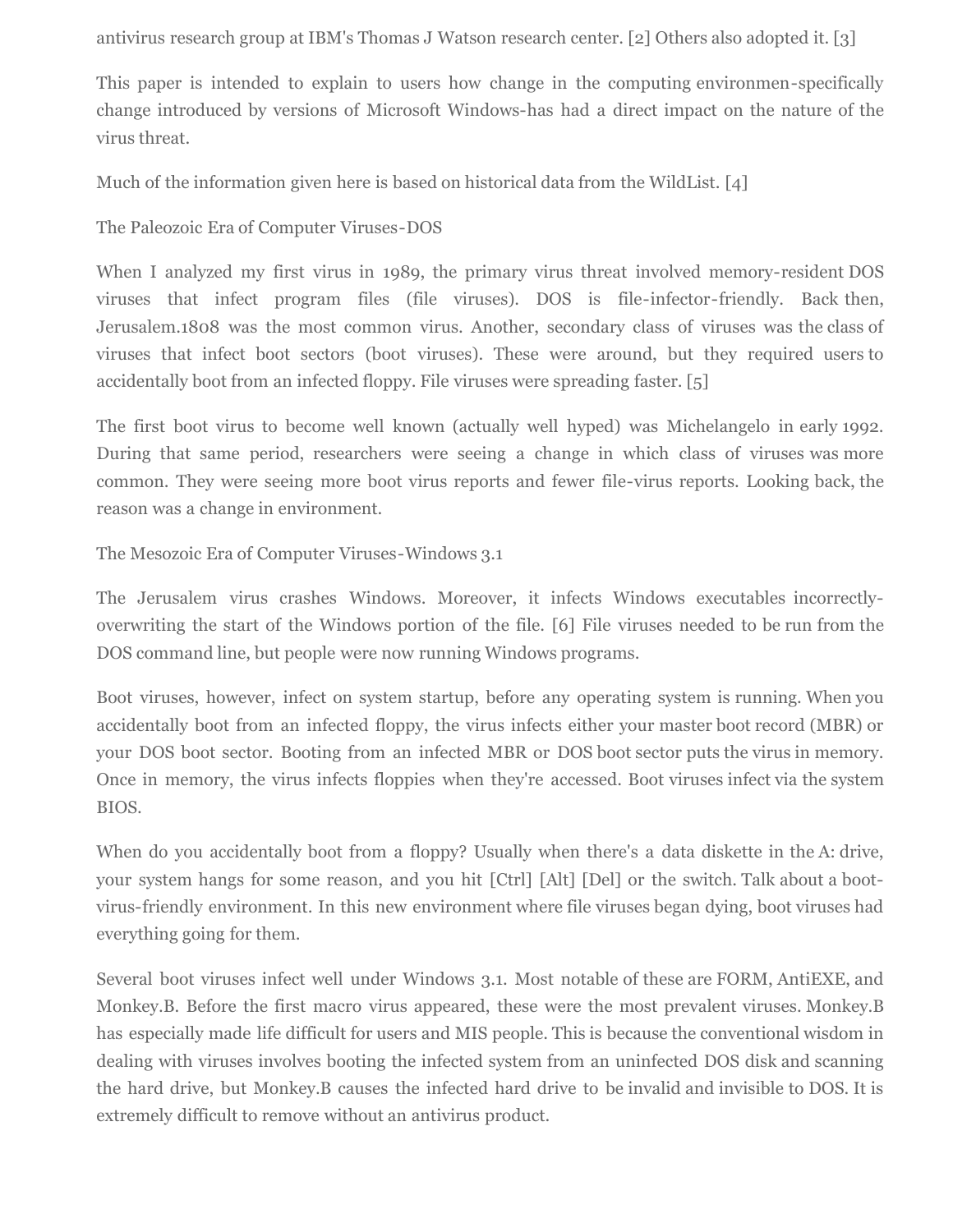But systems change and, from a boot-virus point of view, an environmental disaster was on the horizon. To paraphrase Dr. Emilio Lizardo, "Laugh while you can Monkey.B." [7]

The Cenozoic Era of Computer Viruses-Win32

Earlier versions of Windows were 16-bit operating systems-later versions are 32-bit operating systems. While boot viruses breed like rabbits by using system BIOS, Windows NT, Windows 95, and Windows 98 don't depend on system BIOS to function. (Windows 2000 which is based on NT technology.)

Viola! Boot virus birth control.

Note however: Windows NT doesn't make a system immune to viruses. Rather, it prevents the system from being a virus vector. The system can still get a boot virus, but it will no longer spread it to floppies.

Here's how it works: On system startup, the BIOS will run regardless of which operating system will ultimately load. It there is an infected floppy in the A: drive on startup, the hard drive will become infected at this stage. DOS and Windows 3.x used this system BIOS and viruses could spread. Windows NT, however, does not rely on system BIOS. NT comes with NT-specific disk drivers to perform low-level disk functions. So when the NT devices take over, the virus loses control.

Still, there is this brief window of opportunity in which the virus can take action. Herein lies the real danger of boot viruses under Windows NT. Some malicious boot viruses cause damage before NT takes control.

For example, if your system became infected with Michelangelo, it would quietly reside in the MBR and spread no farther. But when you boot your system next March  $6<sup>th</sup>$ , the virus code will run, overwrite much of your hard drive, and NT will never get around to starting. [8]

Consider also the One Half virus. Each time you boot, it encrypts a portion of your hard disk. Under previous operating systems, the virus would be active in memory. While memory-resident the virus dynamically decrypts affected sectors; so you have access to your programs and data. With NT, however, the NT drivers take control away from the virus and parts of your system remain encrypted and inaccessible. With each boot you lose more sectors.

Monkey.B is a disaster on an NT system. On infection it makes the MBR invalid by overwriting it with virus code. It encrypts and stores the original MBR. While the virus is resident, it decrypts the original MBR and provides it whenever the operating system requests it. When you attempt to boot an NT system, you'll end up with the message "Inaccessible boot device" and a halted system. [9]

Statistics began to indicate a downward trend in boot viruses and a leveling out of file viruses (but at a low level). This statistical trend was seen primarily in the United States. Interestingly though, the drop in boot viruses seems to have appeared at about the same time that Windows 95 was released. However, antivirus software companies didn't go out of business. In fact, they were feverishly trying to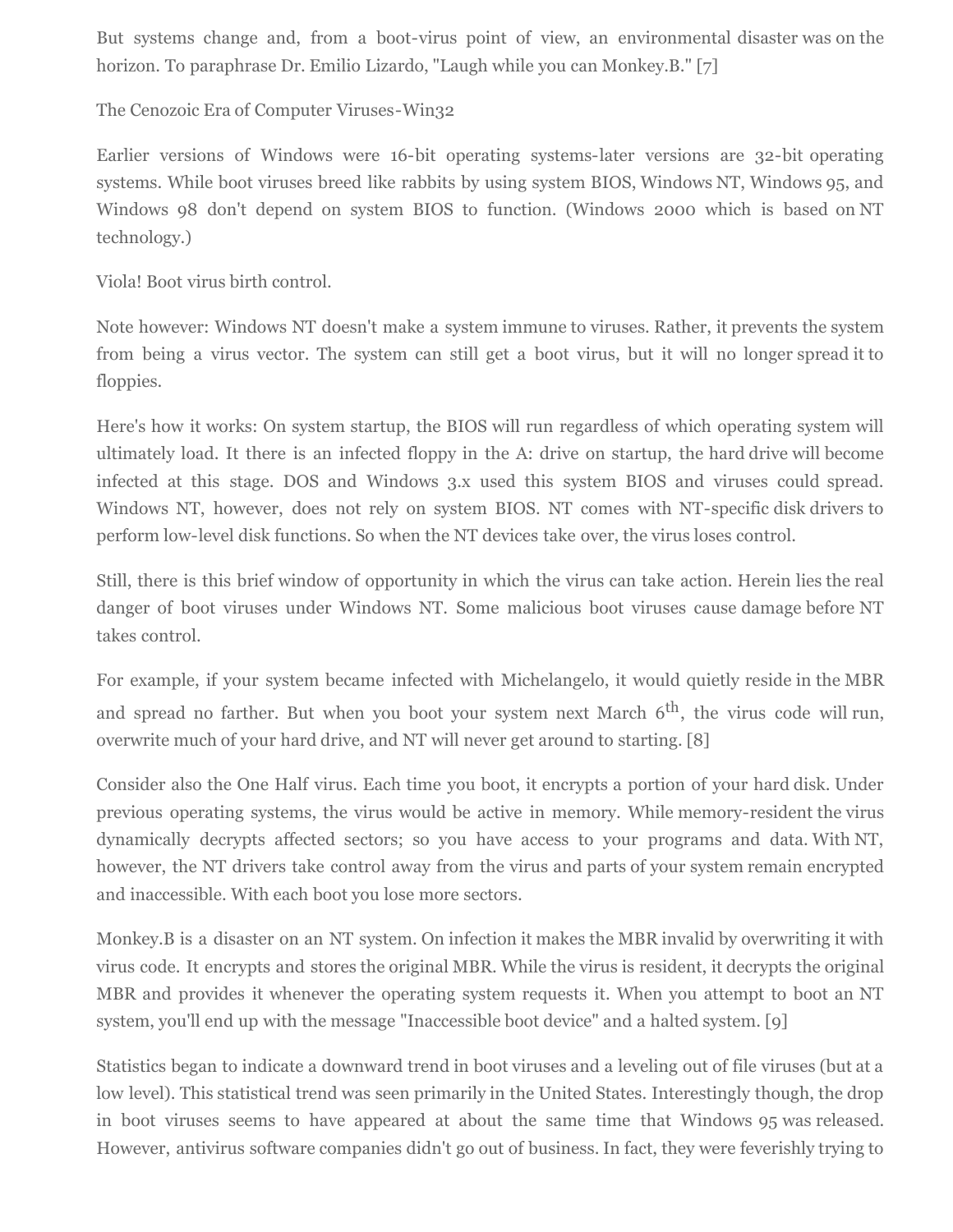keep up to date, because a new virus threat type was created-one well adapted to the new environment.

## **The Eocene Epoch-Office 97**

This adaptation appeared just before the downward boot virus trend began. Concept, the first macro virus written for the Microsoft Word environment, was "released" around the same time that Windows 95 was. [10] This virus gave us a whole new perspective on our statistics. It blew everything else away. In one year it became (by far) the most common virus.

So Concept, and the other macro viruses, became the primary virus threat in the Windows environment. These viruses were written in WordBasic-a macro language built into Word 6.0 and Word for Windows 95. We soon began seeing new WordBasic virus variants appearing on the WildList. Because these were the ones best adapted to spread in the new Windows/Office 95 environment. Then in 1996 the first Microsoft Excel virus appeared. Excel viruses have also spread, but not as efficiently as Word viruses.

But the environment was by no means static. With the appearance and widespread usage of Microsoft Office 97, we started to see a leveling off of the WordBasic macro viruses. In Office 97 WordBasic was replaced by Visual Basic for Applications (VBA). But this time extinction was not as imminent. This time some of the viruses could actually adapt (dare I say evolve).

Word 97 allowed the user to translate (or upconvert) macros from WordBasic to VBA. Some WordBasic macro viruses successfully upconvert others don't. Those that could adapted. [11] So some of these viruses that did successfully adapt by upconversion began to appear in the wild. In addition, viruses specifically written in VBA macro language began to appear, as did the first VBA "class" viruses.

In 1999, we began to see this evolution reflected in the WildList. In the April release of the WildList, Concept was still at the top of a section of the WildList called the frequency list. [12] At that time, the only VBA virus on the Frequency list was the newly discovered Melissa virus. But by August, Concept had dropped to number seven, and five VBA viruses were on frequency list-two being more frequently reported than Concept.

At the time of this writing, another change is becoming evident. The April WildList had 34 WordBasic viruses and 16 Word/VBA. [13] However, August has 19 WordBasic viruses and 27 VBA viruses. The ratio is reversing because there is now a VBA-friendly and WordBasic-hostile computing environment.

### **The Eocene Epoch-A New Era in File Viruses**

At the same time, the August WildList shows that something else new was happening. Three other viruses, of another new type, were reported more frequently than Concept. The top two viruses on the August 1999 list actually represent two new virus types-both are specifically designed to function in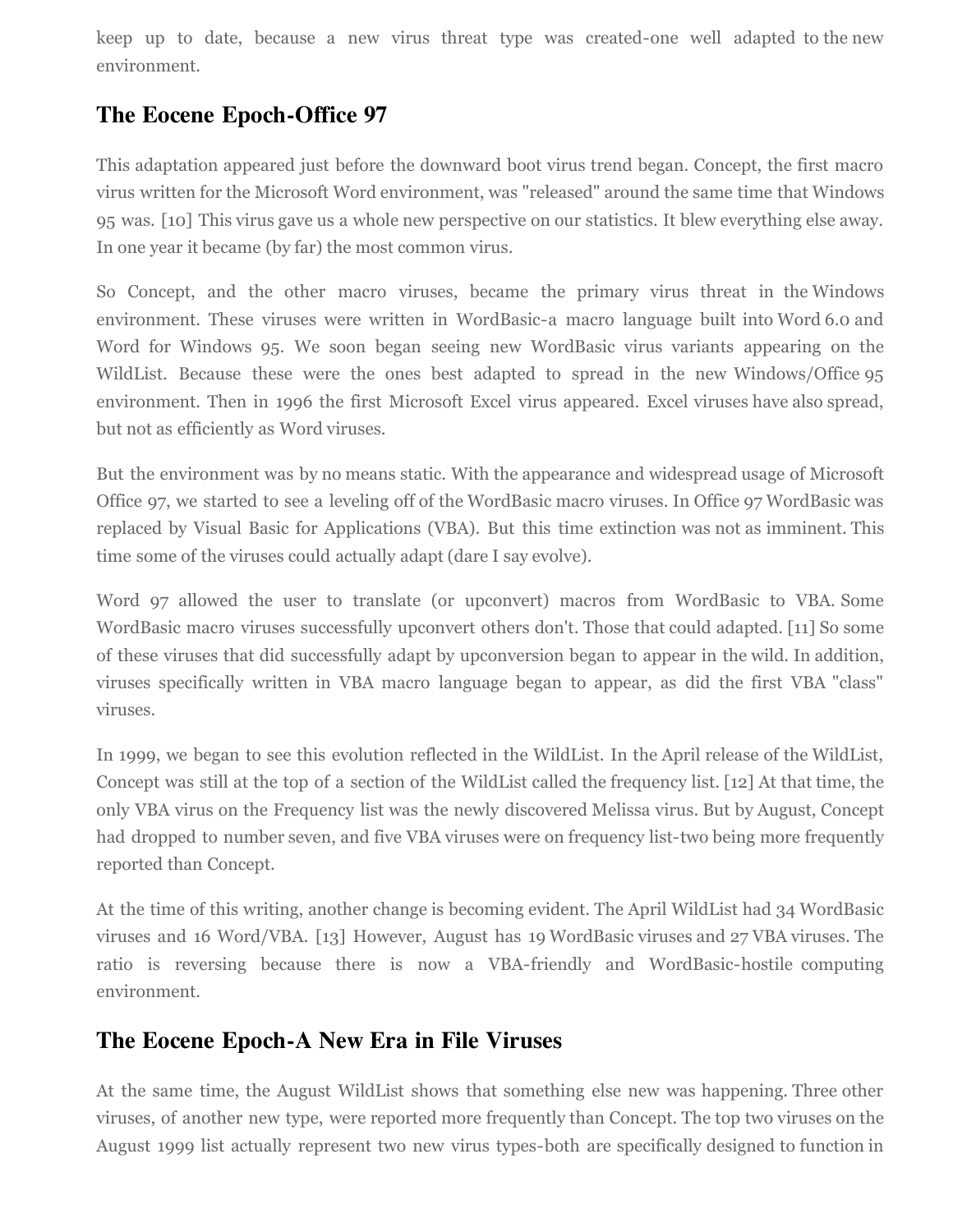the Windows 32-bit environment.

Many researchers call the top virus on the list a "worm" rather than a virus. Whatever you call it W32/Ska.A is incredibly common (you may know it as the Happy 99 virus). It was the number one reported virus in August-and another, similar virus that beat out Concept is called W32/ExploreZip.

The number two virus in August was W95/CIH. 1003-a virus created for Windows 95. This one got a lot of press in early 1999-and for some reason the press took it upon themselves to rename the virus "Chernobyl" -even though no antivirus product uses that name.

Note the increase of this new breed of file-infecting viruses. There were seven Win32 viruses reported in April of 1999. By August there were 13. Yet even some of these may already be doomed-they're specific to Windows 95 and won't infect under Windows NT. [14]

## **In Perspective**

In 1996, IBM proved my theory that old DOS file-infecting viruses began moving toward extinction in the early 1990's, when the environment (Windows 3.1) became hostile to them. Next came Window 32-bit operating systems, which bypass BIOS-and boot viruses depend upon BIOS to spread. Thus, we're now seeing a decrease in boot viruses. Finally, Office 97 created an environment that was hostile to many of the original Word macro viruses and it appears that these have begun to drop off the WildList.

What does this evidence demonstrate? The nature of the virus threat is by no means static, because their environment affects the various virus types. The world's computing climate has gone through dramatic changes as a result of changes in the computing environment-specifically changes in Microsoft operating systems. Except for a few WordBasic viruses that survived upconversion in the wild, computer viruses, unlike true life forms, have not been able to adapt to these changes.

As a result, WordBasic viruses are now threatened. Many boot viruses are on the endangered species list. And all but a few DOS file viruses are virtually extinct. Thus the very nature of the virus threat has changed drastically because of changes in the computing environment. We have seen the threat primary type shift from file viruses, to boot viruses, to WordBasic viruses, to VBA and Win32 viruses.

### **What does this mean for users?**

This means that the chance of someone getting the older types of computer viruses is steadily decreasing. DOS file-infecting viruses and, to a lesser extent, BIOS-based boot viruses simply can't cut it in today's computing environment. In the real world, they are moving toward extinction. In a similar manner, the older WordBasic macro viruses that cannot successfully adapt (upconvert) will follow suit-as will viruses specific to Windows 95.

Antivirus product developers must keep these facts in mind. Research must keep pace with the reality of the changing virus threat. Development must optimize product size and speed by removing any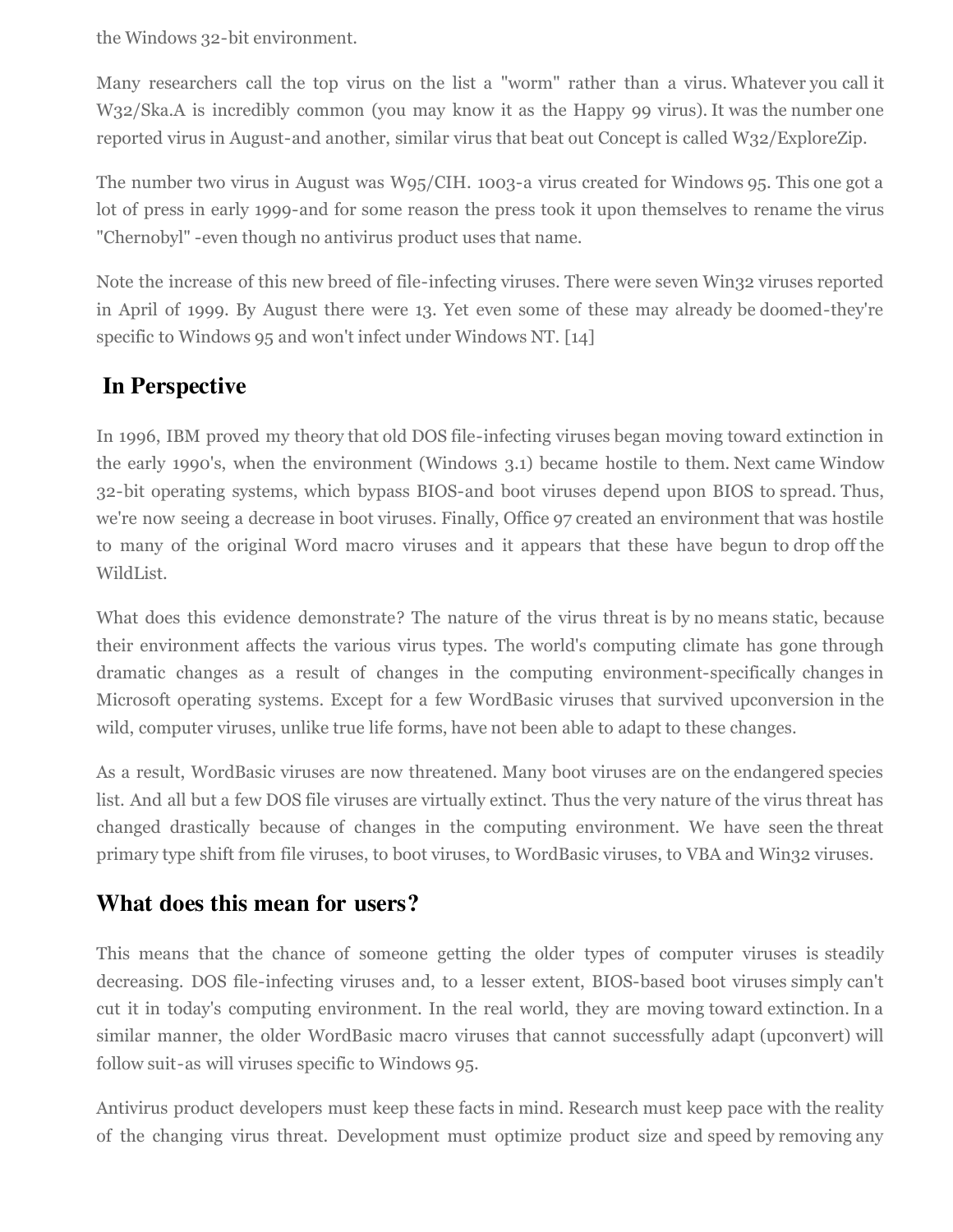viruses that are not a real-world threat. [15] Yet, many antivirus products were originally developed to handle viruses that are now nearing extinction. As newer threats have appeared, products have been patched to handle the change, but none have been completely redesigned and built from the ground up.

The computer world is still changing. Can "adapted" patchwork products cut it, or do we need a whole new species of antivirus?

[1] White, Steve R., Kephart, Jeffrey O., and Chess, David M. "The Changing Ecology of Computer Viruses," *Proceedings of the Sixth International Virus Bulletin Conference*, Brighton, UK. September 19-20, 1996

[2] Ducklin, Paul, "Anti-Virus Research: What's Over the Next Hill?" *Proceedings of the Seventh International Virus Bulletin Conference*, San Francisco, October 2- 3, 1997

[3] White, Steve R., Kephart, Jeffrey O., and Chess, David M. "The Changing Ecology of Computer Viruses," 1996 Acknowledgements.

[4] The *WildList* is a monthly report on viruses reported in the wild (i.e. actually spreading on user's systems). It was founded by Joe Wells in 1993 and is under the control of the WildList Organization International. Copies of the WildList are available for free at [www.wildlist.org](http://www.wildlist.org/).

[5] The first PC virus was a boot virus, however file viruses soon outnumbered boot viruses by 1991. For example, of the 118 known viruses listed in the August 1990 *Virus Bulletin*, only 13 were boot viruses.

[6] Jerusalem calculated the file size in .EXE program files by using the size stored in the file header. Windows EXE files have a DOS stub file and the Windows program follows directly after the stub. So when Jerusalem infects it writes its own code right after the stub, thus overwriting the header information for the Windows program.

[7] Dr. Emilio Lizardo (also called John Warfin) was the red lectroid leader in the cult movie, *The Adventures of Buckaroo Bonzai-Across the 8th Dimension*. What he actually said was "Laugh while you can, monkey boy."

[8] Aubrey-Jones, David, "What Threat are Viruses on Windows NT?" *Proceedings of the Sixth International Virus Bulletin Conference*, Brighton, UK. September 19- 20, 1996. This paper discusses the effect of various boot (and other) viruses under Windows NT.

[9] Aubrey-Jones, David, "What Threat are Viruses on Windows NT?" 1996

[10] Gordon, Sarah, "What a (WinWord.)Concept," *Virus Bulletin*, September 1995,